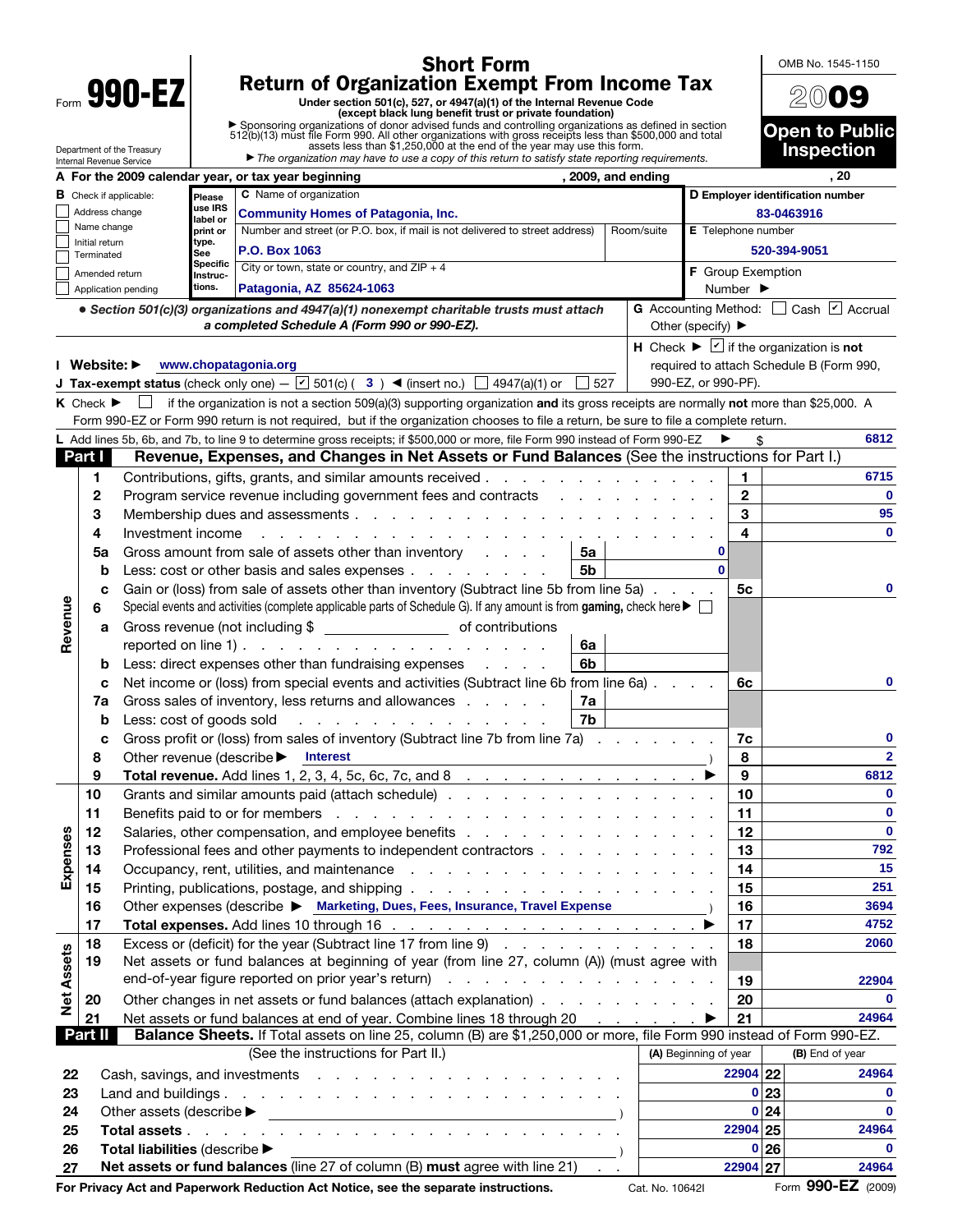|          | Form 990-EZ (2009)                                                                                                                                                                                                                                                                                |                                                                            |                                 |                                                   |              | Page 2                                                                                                       |
|----------|---------------------------------------------------------------------------------------------------------------------------------------------------------------------------------------------------------------------------------------------------------------------------------------------------|----------------------------------------------------------------------------|---------------------------------|---------------------------------------------------|--------------|--------------------------------------------------------------------------------------------------------------|
| Part III | Statement of Program Service Accomplishments (See the instructions for Part III.)                                                                                                                                                                                                                 |                                                                            |                                 |                                                   |              | <b>Expenses</b>                                                                                              |
|          | What is the organization's primary exempt purpose?<br>Describe what was achieved in carrying out the organization's exempt purposes. In a clear and concise<br>manner, describe the services provided, the number of persons benefited, and other relevant information for<br>each program title. | <b>Affordable housing</b>                                                  |                                 |                                                   | for others.) | (Required for section<br>501(c)(3) and 501(c)(4)<br>organizations and section<br>4947(a)(1) trusts; optional |
|          | 28 Patagonia Regional Community Foundation donated \$2500 toward property acquisition and development.                                                                                                                                                                                            |                                                                            |                                 |                                                   |              |                                                                                                              |
| 29       | 2500) If this amount includes foreign grants, check here $\ldots$ . $\blacktriangleright$<br>(Grants \$                                                                                                                                                                                           |                                                                            |                                 | <b>28a</b>                                        | 1000         |                                                                                                              |
| 30       | ) If this amount includes foreign grants, check here $\ldots$ . $\blacktriangleright$<br>(Grants \$                                                                                                                                                                                               |                                                                            |                                 |                                                   | 29a          |                                                                                                              |
|          | (Grants \$                                                                                                                                                                                                                                                                                        | If this amount includes foreign grants, check here $\ldots$ $\blacksquare$ |                                 |                                                   | 30a          |                                                                                                              |
|          | 31 Other program services (attach schedule).                                                                                                                                                                                                                                                      |                                                                            |                                 |                                                   |              |                                                                                                              |
|          | (Grants \$                                                                                                                                                                                                                                                                                        | ) If this amount includes foreign grants, check here                       |                                 |                                                   | 31a          |                                                                                                              |
|          | 32 Total program service expenses (add lines 28a through 31a)                                                                                                                                                                                                                                     |                                                                            |                                 | ▶                                                 | 32           | 1000                                                                                                         |
|          | List of Officers, Directors, Trustees, and Key Employees. List each one even if not compensated. (See the instructions for Part IV.)<br>Part IV                                                                                                                                                   | (b) Title and average                                                      | (c) Compensation                | (d) Contributions to                              |              | (e) Expense                                                                                                  |
|          | (a) Name and address                                                                                                                                                                                                                                                                              | hours per week<br>devoted to position                                      | (If not paid,<br>enter $-0$ -.) | employee benefit plans &<br>deferred compensation |              | account and<br>other allowances                                                                              |
|          | <b>Serena Buss</b><br>----------------------------<br>P.O. Box 1126, Patagonia, AZ 85624                                                                                                                                                                                                          | Director - 1 hr/wk                                                         | 0                               |                                                   | 0            | 0                                                                                                            |
|          | <b>Jeff Evans</b><br>-----------------------------<br>P.O. Box 302, Patagonia, AZ 85624                                                                                                                                                                                                           | Director - 1 hr/wk                                                         | 0                               |                                                   | 0            |                                                                                                              |
|          | <b>Tod C. Bowden</b><br>P.O. Box 1063                                                                                                                                                                                                                                                             | <b>President - 4 hr/wk</b>                                                 | 0                               |                                                   | 0            | 0                                                                                                            |
|          | <b>Jeffrey Cooper</b><br>-----------------------<br>P.O. Box 815, Patagonia, AZ 85624                                                                                                                                                                                                             | Director - 1 hr/wk                                                         | 0                               |                                                   | 0            | 0                                                                                                            |
|          | <b>Janie Lewton</b><br>P.O. Box 1103, Patagonia, AZ 85624                                                                                                                                                                                                                                         | Vice-Pres. - 2 hr/wk                                                       | 0                               |                                                   | 0            | 0                                                                                                            |
|          | <b>Eleanor Adams</b><br>---------------------------<br>P.O. Box 511, Patagonia, AZ 85624                                                                                                                                                                                                          | Secretary - 1 hr/wk                                                        | 0                               |                                                   | 0            | 0                                                                                                            |
|          | <b>Ken Morrow</b><br>P.O. Box 1061, Patagonia, AZ 85624                                                                                                                                                                                                                                           | Treasurer - 2 hr/wk                                                        |                                 |                                                   |              |                                                                                                              |
|          |                                                                                                                                                                                                                                                                                                   |                                                                            |                                 |                                                   |              |                                                                                                              |
|          |                                                                                                                                                                                                                                                                                                   |                                                                            |                                 |                                                   |              |                                                                                                              |
|          |                                                                                                                                                                                                                                                                                                   |                                                                            |                                 |                                                   |              |                                                                                                              |
|          |                                                                                                                                                                                                                                                                                                   |                                                                            |                                 |                                                   |              |                                                                                                              |
|          |                                                                                                                                                                                                                                                                                                   |                                                                            |                                 |                                                   |              |                                                                                                              |
|          |                                                                                                                                                                                                                                                                                                   |                                                                            |                                 |                                                   |              |                                                                                                              |
|          |                                                                                                                                                                                                                                                                                                   |                                                                            |                                 |                                                   |              |                                                                                                              |
|          |                                                                                                                                                                                                                                                                                                   |                                                                            |                                 |                                                   |              |                                                                                                              |
|          |                                                                                                                                                                                                                                                                                                   |                                                                            |                                 |                                                   |              |                                                                                                              |
|          |                                                                                                                                                                                                                                                                                                   |                                                                            |                                 |                                                   |              |                                                                                                              |
|          |                                                                                                                                                                                                                                                                                                   |                                                                            |                                 |                                                   |              |                                                                                                              |
|          |                                                                                                                                                                                                                                                                                                   |                                                                            |                                 |                                                   |              |                                                                                                              |

Form **990-EZ** (2009)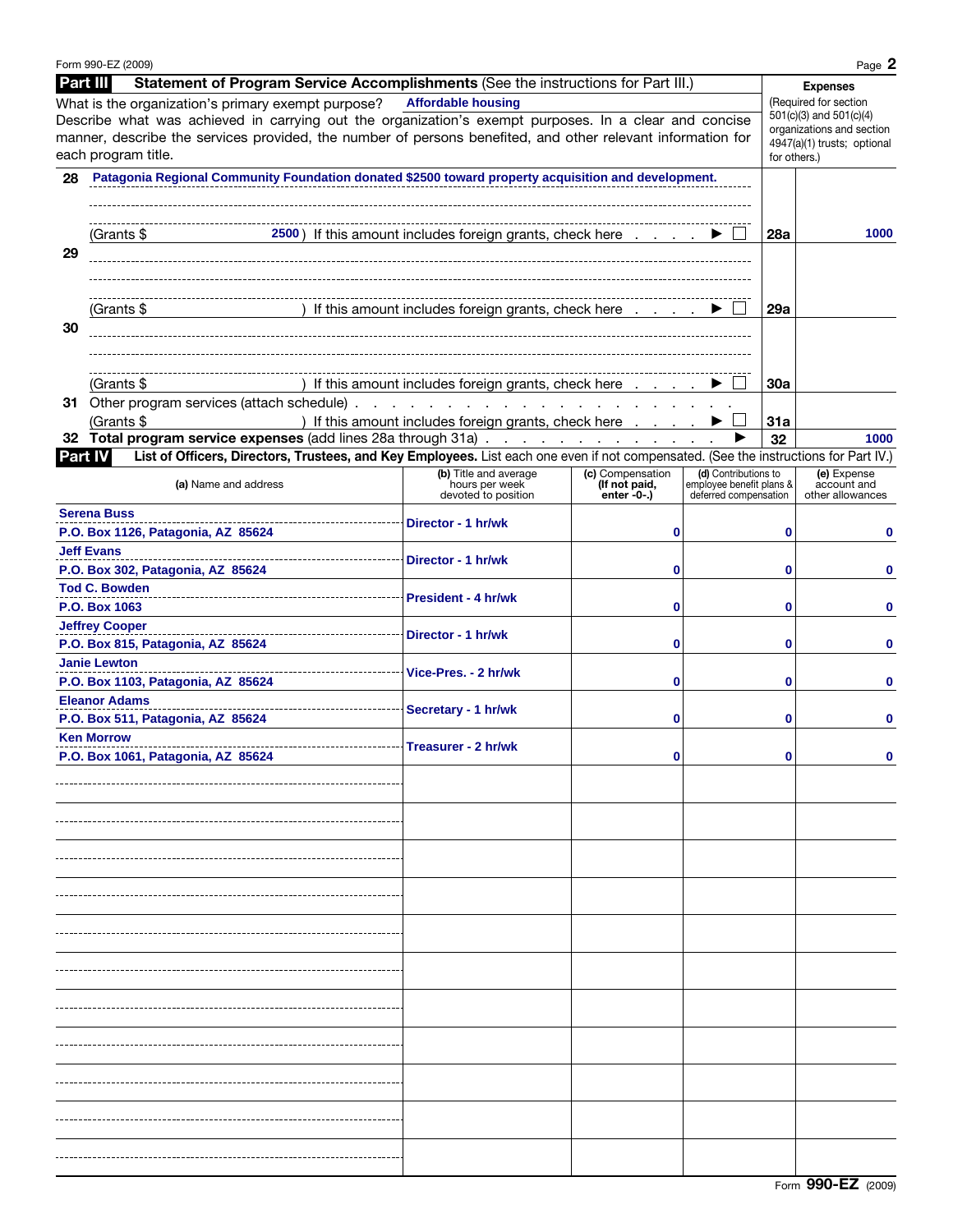| Part V   | Form 990-EZ (2009)<br>Other Information (Note the statement requirements in the instructions for Part V.)                                                                                                                                                                                                                                               |                 |        | Page 3 |
|----------|---------------------------------------------------------------------------------------------------------------------------------------------------------------------------------------------------------------------------------------------------------------------------------------------------------------------------------------------------------|-----------------|--------|--------|
|          |                                                                                                                                                                                                                                                                                                                                                         |                 | Yes No |        |
| 33       | Did the organization engage in any activity not previously reported to the IRS? If "Yes," attach a detailed                                                                                                                                                                                                                                             |                 |        |        |
|          |                                                                                                                                                                                                                                                                                                                                                         | 33              |        | V      |
| 34       | Were any changes made to the organizing or governing documents? If "Yes," attach a conformed copy of                                                                                                                                                                                                                                                    |                 |        | V      |
|          |                                                                                                                                                                                                                                                                                                                                                         | 34              |        |        |
| 35       | If the organization had income from business activities, such as those reported on lines 2, 6a, and 7a (among others), but                                                                                                                                                                                                                              |                 |        |        |
|          | not reported on Form 990-T, attach a statement explaining why the organization did not report the income on Form 990-T.                                                                                                                                                                                                                                 |                 |        |        |
| a        | Did the organization have unrelated business gross income of \$1,000 or more or was it subject to section                                                                                                                                                                                                                                               |                 |        | ✓      |
|          | 6033(e) notice, reporting, and proxy tax requirements?<br>and the contract of the contract of the contract of the                                                                                                                                                                                                                                       | 35a             |        |        |
| b<br>36  | Did the organization undergo a liquidation, dissolution, termination, or significant disposition of net assets                                                                                                                                                                                                                                          | 35b             |        |        |
|          | during the year? If "Yes," complete applicable parts of Schedule N                                                                                                                                                                                                                                                                                      | 36              |        |        |
| 37a      | $\mathbf{0}$<br>Enter amount of political expenditures, direct or indirect, as described in the instructions. $\blacktriangleright$ 37a                                                                                                                                                                                                                 |                 |        |        |
| b        |                                                                                                                                                                                                                                                                                                                                                         | 37b             |        | V      |
| 38a      | Did the organization borrow from, or make any loans to, any officer, director, trustee, or key employee or were                                                                                                                                                                                                                                         |                 |        |        |
|          | any such loans made in a prior year and still outstanding at the end of the period covered by this return?                                                                                                                                                                                                                                              | 38a             |        | V      |
| b        | If "Yes," complete Schedule L, Part II and enter the total amount involved<br>38 <sub>b</sub>                                                                                                                                                                                                                                                           |                 |        |        |
| 39       | Section 501(c)(7) organizations. Enter:                                                                                                                                                                                                                                                                                                                 |                 |        |        |
| a        | Initiation fees and capital contributions included on line 9<br>39a                                                                                                                                                                                                                                                                                     |                 |        |        |
| b        | Gross receipts, included on line 9, for public use of club facilities<br>39b                                                                                                                                                                                                                                                                            |                 |        |        |
| 40a      | Section 501(c)(3) organizations. Enter amount of tax imposed on the organization during the year under:                                                                                                                                                                                                                                                 |                 |        |        |
|          | 0 ; section 4912 $\blacktriangleright$ 0 ; section 4955 $\blacktriangleright$<br>section 4911 ▶                                                                                                                                                                                                                                                         |                 |        |        |
| b        | Section 501(c)(3) and 501(c)(4) organizations. Did the organization engage in any section 4958 excess benefit                                                                                                                                                                                                                                           |                 |        |        |
|          | transaction during the year or is it aware that it engaged in an excess benefit transaction with a disqualified<br>person in a prior year, and that the transaction has not been reported on any of the organization's prior                                                                                                                            |                 |        |        |
|          |                                                                                                                                                                                                                                                                                                                                                         | 40b             |        |        |
| c        | Section 501(c)(3) and 501(c)(4) organizations. Enter amount of tax imposed on                                                                                                                                                                                                                                                                           |                 |        |        |
|          | organization managers or disqualified persons during the year under sections 4912,                                                                                                                                                                                                                                                                      |                 |        |        |
|          | 0                                                                                                                                                                                                                                                                                                                                                       |                 |        |        |
| d        | Section 501(c)(3) and 501(c)(4) organizations. Enter amount of tax on line 40c                                                                                                                                                                                                                                                                          |                 |        |        |
|          |                                                                                                                                                                                                                                                                                                                                                         |                 |        |        |
| е        | All organizations. At any time during the tax year, was the organization a party to a prohibited tax shelter                                                                                                                                                                                                                                            |                 |        |        |
|          |                                                                                                                                                                                                                                                                                                                                                         | 40e             |        |        |
| 41       | List the states with which a copy of this return is filed. $\triangleright$ Arizona                                                                                                                                                                                                                                                                     |                 |        |        |
| 42a      | Telephone no. $\blacktriangleright$                                                                                                                                                                                                                                                                                                                     | 520-604-6939    |        |        |
|          | Located at ▶ P.O. Box 1061, Patagonia, AZ<br>$ZIP + 4$                                                                                                                                                                                                                                                                                                  | 85624-1061      |        |        |
| b        | At any time during the calendar year, did the organization have an interest in or a signature or other authority<br>over a financial account in a foreign country (such as a bank account, securities account, or other financial                                                                                                                       |                 | Yes No |        |
|          |                                                                                                                                                                                                                                                                                                                                                         | 42 <sub>b</sub> |        | V      |
|          | If "Yes," enter the name of the foreign country: ▶                                                                                                                                                                                                                                                                                                      |                 |        |        |
|          | See the instructions for exceptions and filing requirements for Form TD F 90-22.1, Report of Foreign Bank                                                                                                                                                                                                                                               |                 |        |        |
|          | and Financial Accounts.                                                                                                                                                                                                                                                                                                                                 |                 |        |        |
| c        | At any time during the calendar year, did the organization maintain an office outside of the U.S.?                                                                                                                                                                                                                                                      | 42c             |        | V      |
|          | If "Yes," enter the name of the foreign country: ▶                                                                                                                                                                                                                                                                                                      |                 |        |        |
|          | Section 4947(a)(1) nonexempt charitable trusts filing Form 990-EZ in lieu of Form 1041-Check here                                                                                                                                                                                                                                                       |                 |        |        |
| 43       |                                                                                                                                                                                                                                                                                                                                                         |                 |        |        |
|          | and enter the amount of tax-exempt interest received or accrued during the tax year $\ldots$ $\ldots$<br>43                                                                                                                                                                                                                                             |                 |        |        |
|          |                                                                                                                                                                                                                                                                                                                                                         |                 |        |        |
|          |                                                                                                                                                                                                                                                                                                                                                         |                 | Yes No |        |
|          | Did the organization maintain any donor advised funds? If "Yes," Form 990 must be completed instead of<br>Form 990-EZ<br>and the company of the company of the company of the company of the company of the company of the company of the company of the company of the company of the company of the company of the company of the company of the comp | 44              |        |        |
| 44<br>45 | Is any related organization a controlled entity of the organization within the meaning of section 512(b)(13)? If                                                                                                                                                                                                                                        |                 |        | V      |